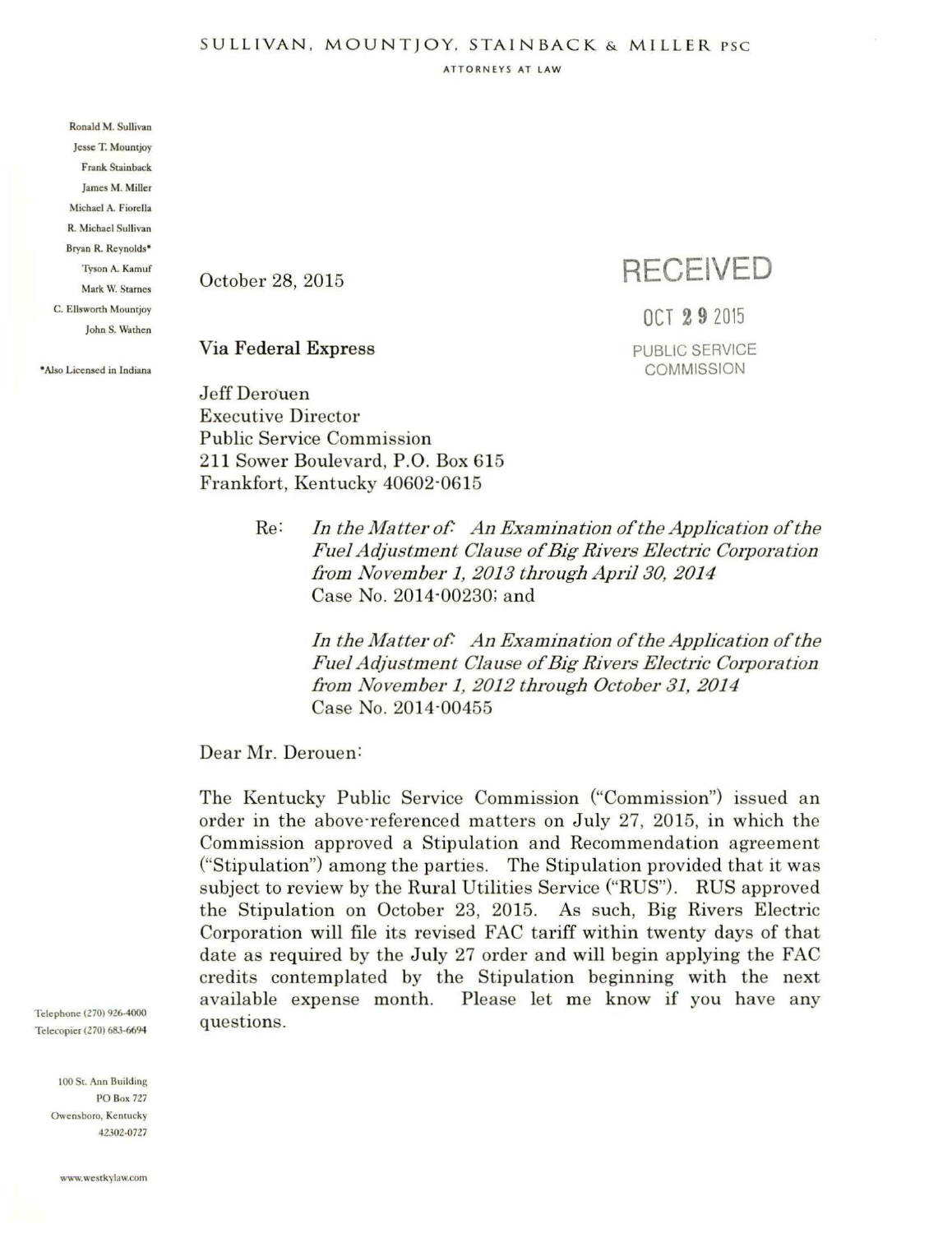Sincerely,

Top

Tyson Kamuf Counsel for Big Rivers Electric Corporation

TAK/lm

cc: DeAnna Speed Burns Mercer Dennis L. Cannon Jeff Hohn Service List